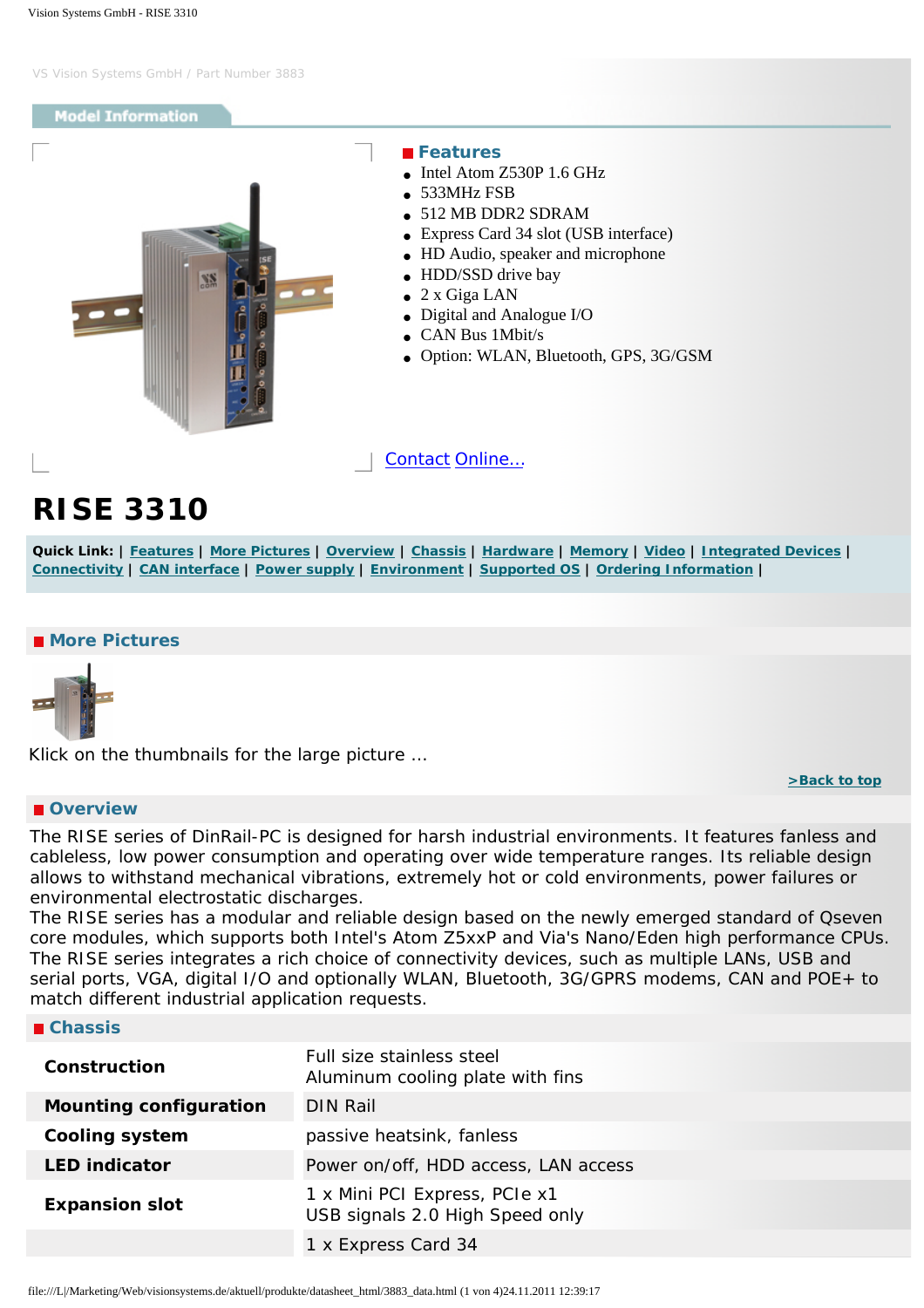<span id="page-1-4"></span><span id="page-1-3"></span><span id="page-1-2"></span><span id="page-1-1"></span><span id="page-1-0"></span>

| <b>Expansion slot</b>  | USB 2.0 High Speed only                                                                                                                                                         |              |
|------------------------|---------------------------------------------------------------------------------------------------------------------------------------------------------------------------------|--------------|
| <b>Dimensions</b>      | 163 x 111 x 83 mm <sup>3</sup>                                                                                                                                                  |              |
| <b>Power switch</b>    | <b>Bottom side</b>                                                                                                                                                              |              |
| <b>Reset Switch</b>    | Bottom side                                                                                                                                                                     | >Back to top |
| <b>Hardware</b>        |                                                                                                                                                                                 |              |
| <b>Processor</b>       | Intel Atom Z530P @ 1.6GHz, 533MHz FSB                                                                                                                                           |              |
| <b>Cores</b>           | 2 by Hyperthreading                                                                                                                                                             |              |
| <b>CPU socket</b>      | Q7 module                                                                                                                                                                       |              |
| <b>BIOS</b>            | Phoenix - Award BIOS                                                                                                                                                            |              |
| <b>Chipset</b>         | US15WP                                                                                                                                                                          | >Back to top |
| <b>Memory</b>          |                                                                                                                                                                                 |              |
| <b>Memory type</b>     | <b>DDR2 512MB</b>                                                                                                                                                               |              |
| <b>Memory socket</b>   | soldered onto Q7 module                                                                                                                                                         |              |
| <b>BIOS</b>            | 8MBit SuperFlash                                                                                                                                                                |              |
|                        |                                                                                                                                                                                 | >Back to top |
| ■ Video                |                                                                                                                                                                                 |              |
| <b>VGA Controller</b>  | Graphics Memory Controller Hub integrated in US15W                                                                                                                              |              |
| <b>Video RAM</b>       | up to 128MB frame buffer                                                                                                                                                        |              |
| <b>Interface</b>       | <b>VGA</b>                                                                                                                                                                      |              |
|                        |                                                                                                                                                                                 |              |
| <b>Resolution</b>      | Up to 1280 × 1024 / 32bit                                                                                                                                                       |              |
| <b>Extras</b>          | MPEG-2, MPEG-4, VC1, WMV9 and H.264 video decoding acceleration                                                                                                                 | >Back to top |
| Integrated Devices     |                                                                                                                                                                                 |              |
| HDD/SSD Bay            | 1 x 1.8" SATA HDD or SSD                                                                                                                                                        |              |
| <b>CF card slot</b>    | 1 x CF card in True IDE mode                                                                                                                                                    |              |
| <b>HD-Audio</b>        | Mic-in<br>1 x Speaker-out                                                                                                                                                       |              |
| <b>Real Time clock</b> | Standard                                                                                                                                                                        |              |
| Keyboard/Mouse         | Connect at USB<br>Internal pin header for PS/2 Keyboard and Mouse                                                                                                               | >Back to top |
| <b>■ Connectivity</b>  |                                                                                                                                                                                 |              |
| <b>LAN</b>             | 2 x RJ45 GigaLAN (Marvell 88E8057) support PXE boot                                                                                                                             |              |
| <b>USB</b>             | 4 x USB 2.0, support boot function                                                                                                                                              |              |
| <b>VGA</b>             | 1 x 15-pin connector                                                                                                                                                            |              |
| <b>Com Ports</b>       | $\bullet$ 2 x RS232 DB9 male, max. 115.200bps<br>$\bullet$ 1 x RS422/485 on terminal block                                                                                      |              |
| RS422/485              | • Up to 1 Mbit/s (theor. 12 MBit/s).<br>• RS422 Full-Duplex, RS485 bus mode configured by DIP switch.<br>• RS485 Automatic Transceiver control.<br>• Signals on Terminal Block. |              |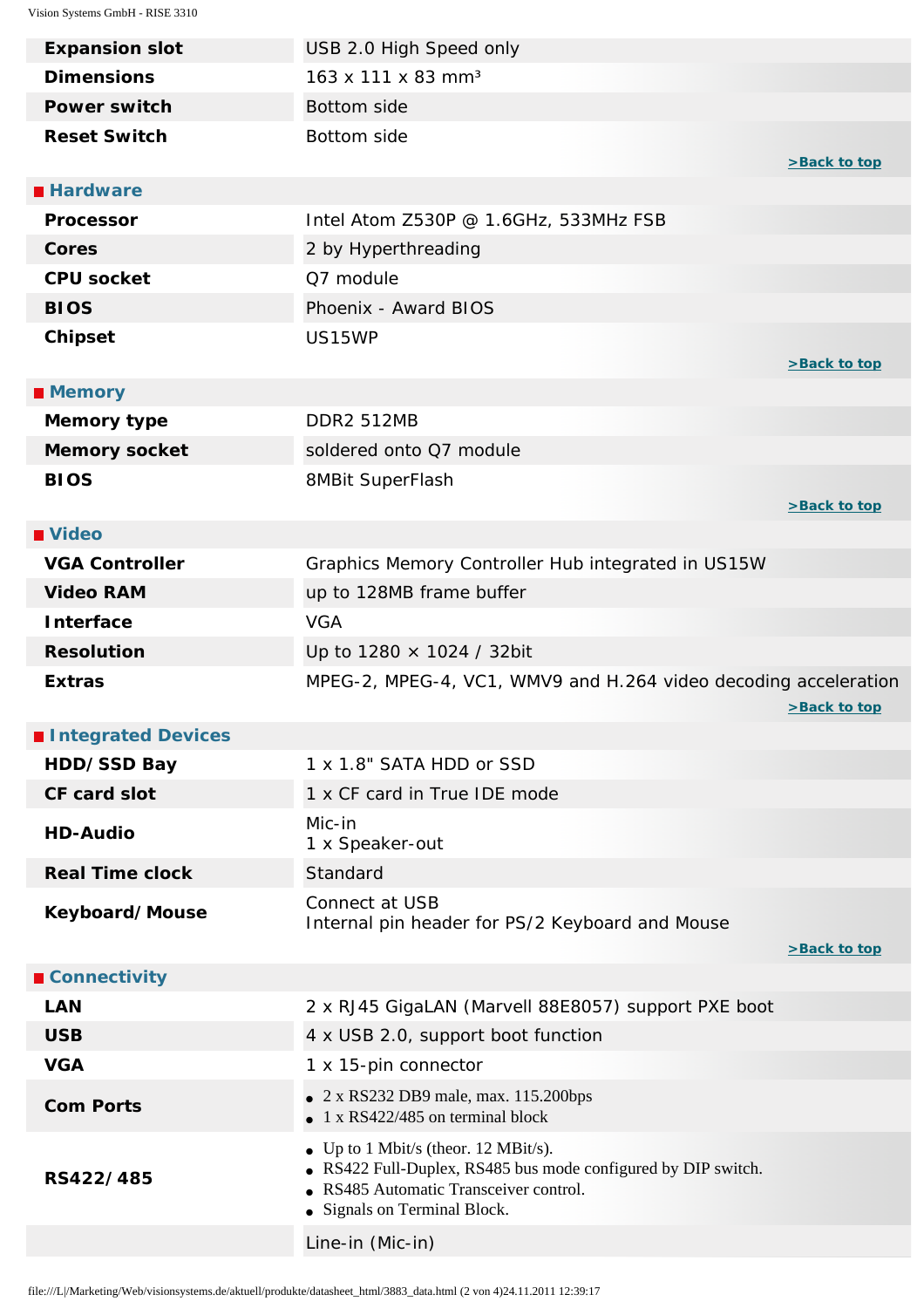<span id="page-2-4"></span><span id="page-2-3"></span><span id="page-2-2"></span><span id="page-2-1"></span><span id="page-2-0"></span>

| <b>HD-Audio</b>          | Line-out ear-jet connectors                                                                                                                                 |              |
|--------------------------|-------------------------------------------------------------------------------------------------------------------------------------------------------------|--------------|
| Digital I/O              | Terminal Blocks on Top and Bottom side<br>$\bullet$ 4 x Output<br>$\bullet$ 4 x Input<br>2 x Counter<br>$\bullet$ 2 x ADC<br>$\bullet$ 1 x I <sup>2</sup> C | >Back to top |
| ■ CAN interface          |                                                                                                                                                             |              |
| <b>Speed</b>             | CAN High Speed (up to 1Mbit/s) for transmit/receive                                                                                                         |              |
| <b>Signals</b>           | CAN_H, CAN_L, CAN_GND                                                                                                                                       |              |
| <b>Controller</b>        | SJA1000 (Philips)                                                                                                                                           |              |
| <b>Transceiver</b>       | TJA1050 (Philips)                                                                                                                                           |              |
| <b>Standards</b>         | CAN 2.0A and 2.0B, ISO11898                                                                                                                                 |              |
| <b>CAN Listen mode</b>   | Passive receive of CAN Frames, neither ACK bits nor Error Frames                                                                                            |              |
| Connector                | DB9 male                                                                                                                                                    |              |
| Library                  | Functions for simple access                                                                                                                                 |              |
| <b>CANFestival</b>       | CANopen examples showing Master/Slave communication                                                                                                         | >Back to top |
| <b>Power supply</b>      |                                                                                                                                                             |              |
| <b>Power input</b>       | DC 10-30V                                                                                                                                                   |              |
| <b>Power consumption</b> | min 17W                                                                                                                                                     |              |
|                          |                                                                                                                                                             | >Back to top |
| <b>Environment</b>       |                                                                                                                                                             |              |
| <b>Operating Temp.</b>   | $-20^\circ$ to $+60^\circ$ C                                                                                                                                |              |
| <b>Storage Temp.</b>     | $-20^\circ$ to $+80^\circ$ C                                                                                                                                |              |
|                          |                                                                                                                                                             | >Back to top |
| ■ Supported OS           |                                                                                                                                                             |              |
| <b>Microsoft</b>         | Windows XP/XPE, Windows 7                                                                                                                                   |              |
| Linux                    | Kernel 2.4 / 2.6 / 3.x                                                                                                                                      |              |
| Ordering Information     |                                                                                                                                                             | >Back to top |
| Art.No                   | 3883                                                                                                                                                        |              |
| <b>Product Name</b>      | <b>RISE 3310</b>                                                                                                                                            |              |
| <b>Option PoE+</b>       | On Special Request:<br>Alternative supply 25W Power over Ethernet<br>By PoE+ 802.3at standard                                                               |              |
| Option 1.1GHz            | On Special Request:<br>Processor Z510P @ 1.1GHz                                                                                                             |              |
| Option 1.33GHz           | On Special Request:<br>Processor Z520PT @ 1.33GHz                                                                                                           |              |
| <b>Packing list</b>      | RISE 3310 Embedded System<br>Terminal blocks for Digital-I/O and Power supply<br>CD-ROM with English documentation, drivers and tools                       |              |
|                          |                                                                                                                                                             | >Back to top |